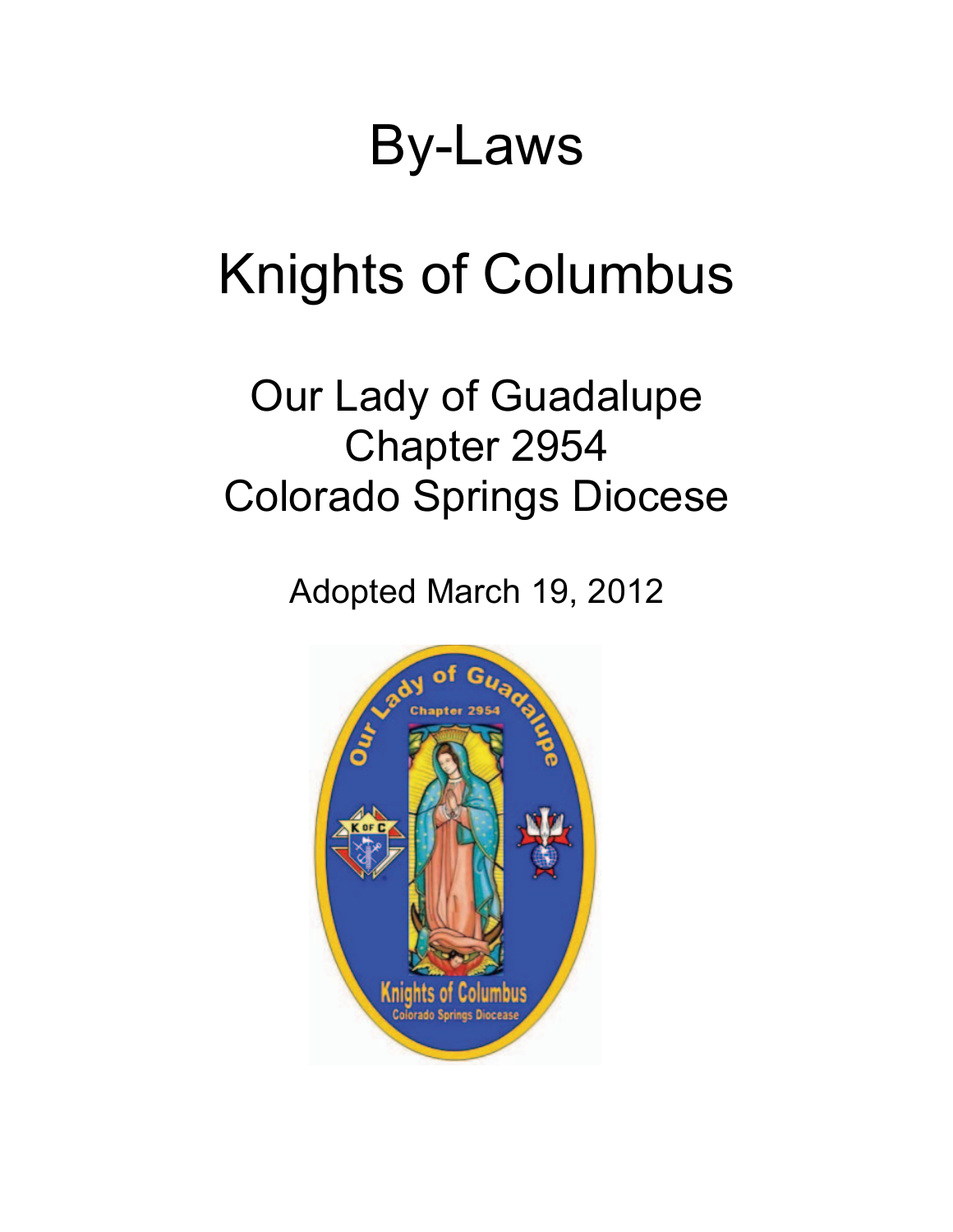#### **By-Laws**

#### **Article I – Membership**

**Section 1** – This Chapter shall be known as "Our Lady of Guadalupe Colorado Springs Diocese Chapter" of the Knights of Columbus and shall consist of Councils within the Diocese of Colorado Springs.

**Section 2** – The purpose of the Chapter shall be to promote the well being of the Order within Chapter boundaries. The object of the Chapter shall be to consider all matters of Catholic interest, to adopt such measures that shall protect and promote these interests, the general welfare of the councils comprising the Chapter.

**Section 3** – Applications for readmission membership in the Chapter shall be made in writing and must be authorized by the Council seeking membership at a regular or special meeting of such Council, by majority vote.

**Section 4** – The Chapter's representatives shall consist of: (1) the Grand Knight and two elected representatives from each member council; (2) District Deputies within the Chapter's jurisdiction, (3) the State Deputy, (4) the Chapter officers, and (5) any current Supreme Director residing in the state. Each representative is entitled to one vote. In the event a council representative is unable to attend a Chapter meeting, the council's Grand Knight shall appoint a temporary alternate to replace the representative. The temporary alternate shall have the same authority as the elected representative.

**Section 5** – A Council may withdraw from the Chapter by a majority vote of the members present and voting at a regular council meeting, but only if written notice to the entire membership that this question will be before the Council is given at least ten days before said meeting. The Chapter may be dissolved only by the Supreme Board of Directors.

**Section 6** – The officers of the Chapter shall be: President, Vice President, Secretary and Treasurer. The representatives, at the regular meeting of the Chapter during the month of May, each year shall elect the officers. At this meeting, the Election of Officers shall be the preferred order of business. A majority of votes cast shall be necessary to elect. Only one (1) officer can be from the same Council. Only Third Degree Council members of the Chapter shall be eligible for election. The newly elected officers shall take office at the July meeting. The Chapter Chaplain shall be selected by the (4) officers named in this section and approved by the Bishop of the Colorado Springs Diocese.

**Section 7** – The Master of the Fourth Degree for the State of Colorado, any elected officers of the Colorado State Council (except the State Deputy), any Faithful Navigator or his representative of any Fourth Degree Assembly within the jurisdiction of the Chapter, and any former President of the Chapter shall be entitled to a voice, but no vote.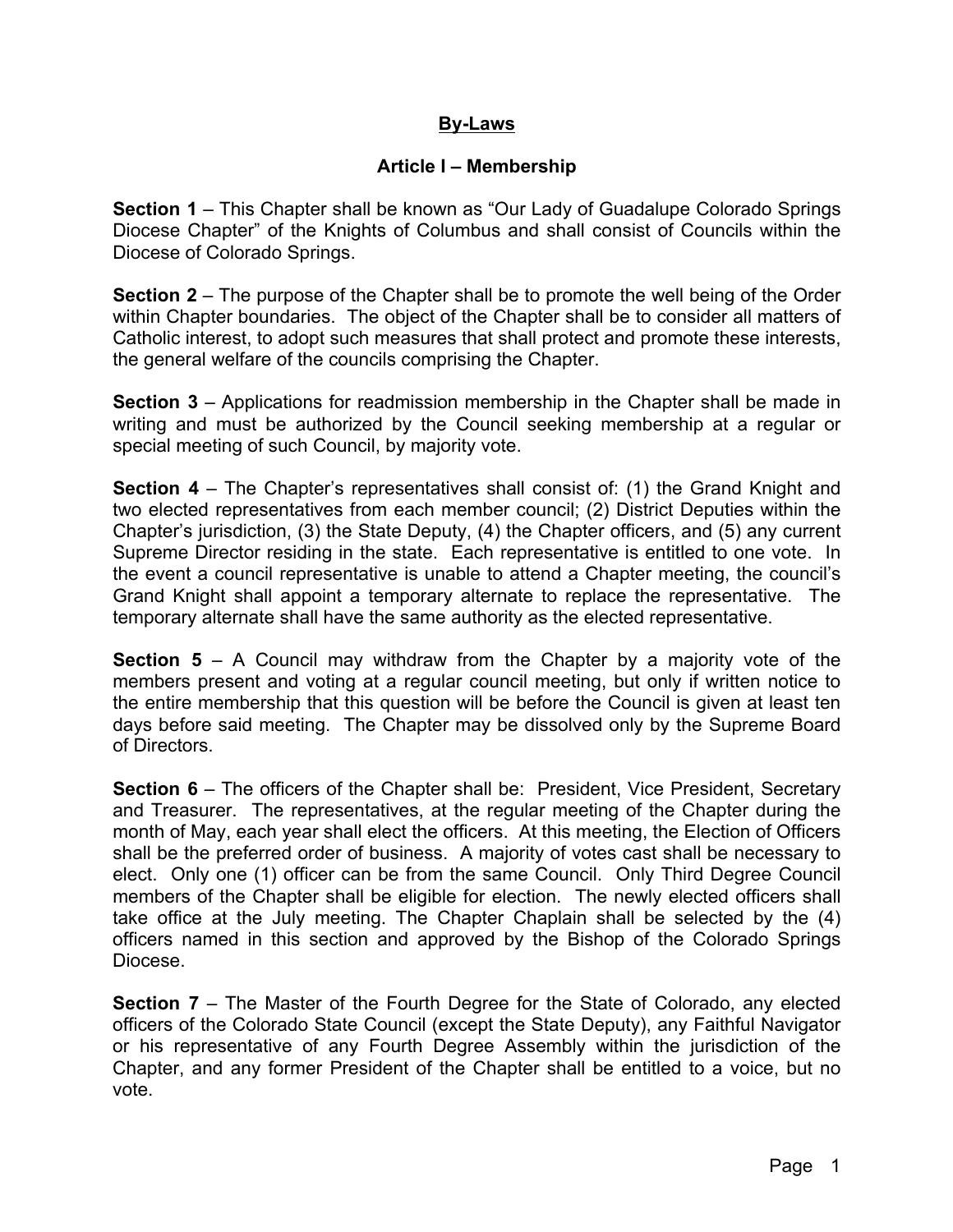**Section 8** – Any Council represented in the Chapter failing to pay any regular assessment within ninety (90) days after such assessment is due and payable, is subject to suspension from the Chapter.

**Section 9** – The State Deputy of Colorado, by virtue of his office as Chief Executive of the Order in this State, shall have the same general control over the organization and management of this Chapter as he has over the subordinate councils and shall be responsible for the adoption of rules of the Order.

#### **Article II – Elections**

**Section 1** – The annual elections of officers shall take place at a Regular Chapter Business meeting in May of each year. Not less than two months before the annual election, the president shall appoint a nomination committee of 3 members who shall prepare a slate of candidates. This slate shall be presented to the Chapter, in writing, no less than 30 days prior to the regular business meeting at which annual elections are to take place.

**Section 2** – The election of offices shall be by ballot. A majority of all votes cast shall be necessary to elect.

**Section 3** – The President, and in his absence, the Vice President, shall appoint two Tellers and one Judge. If at all possible, the judge shall be selected from the attending District Deputies. All Knights who are at least members in the first section and whose Councils are a member of the Chapter are qualified to cast a vote. After all who are entitled to do so have voted, the Tellers shall examine each ballot singly and pass the same to his associate Teller, who shall read aloud the name or names written on all legal ballots. The Judge shall tally the number of qualified members to vote, number of votes cast and the name of the elected officer. The judge will give the tally to the presiding officer who will announce the results. If there is a question about any ballot, the Judge shall decide the validity of the ballot in question.

**Section 4** – Each officer elected must qualify and fill the office to which he is chosen at the first regular business meeting succeeding his election.

**Section 5** - Vacancies in the elected offices shall be filled after notice to the membership, by election at the regular business meeting next succeeding the regular business meeting at which the vacancy was created. In case of failure of the Chapter to fill a vacancy in the manner prescribed by law, the State Deputy shall appoint a member of the chapter to the vacant office for the unexpired term.

**Section 6** – In the event of a vacancy occurring in any office, the President shall immediately appoint a Nominating Committee of three (3) representatives. The Committee shall recommend their nominees at the next scheduled chapter meeting and also consider all other vacancies that may occur as a result of the first vacancy. The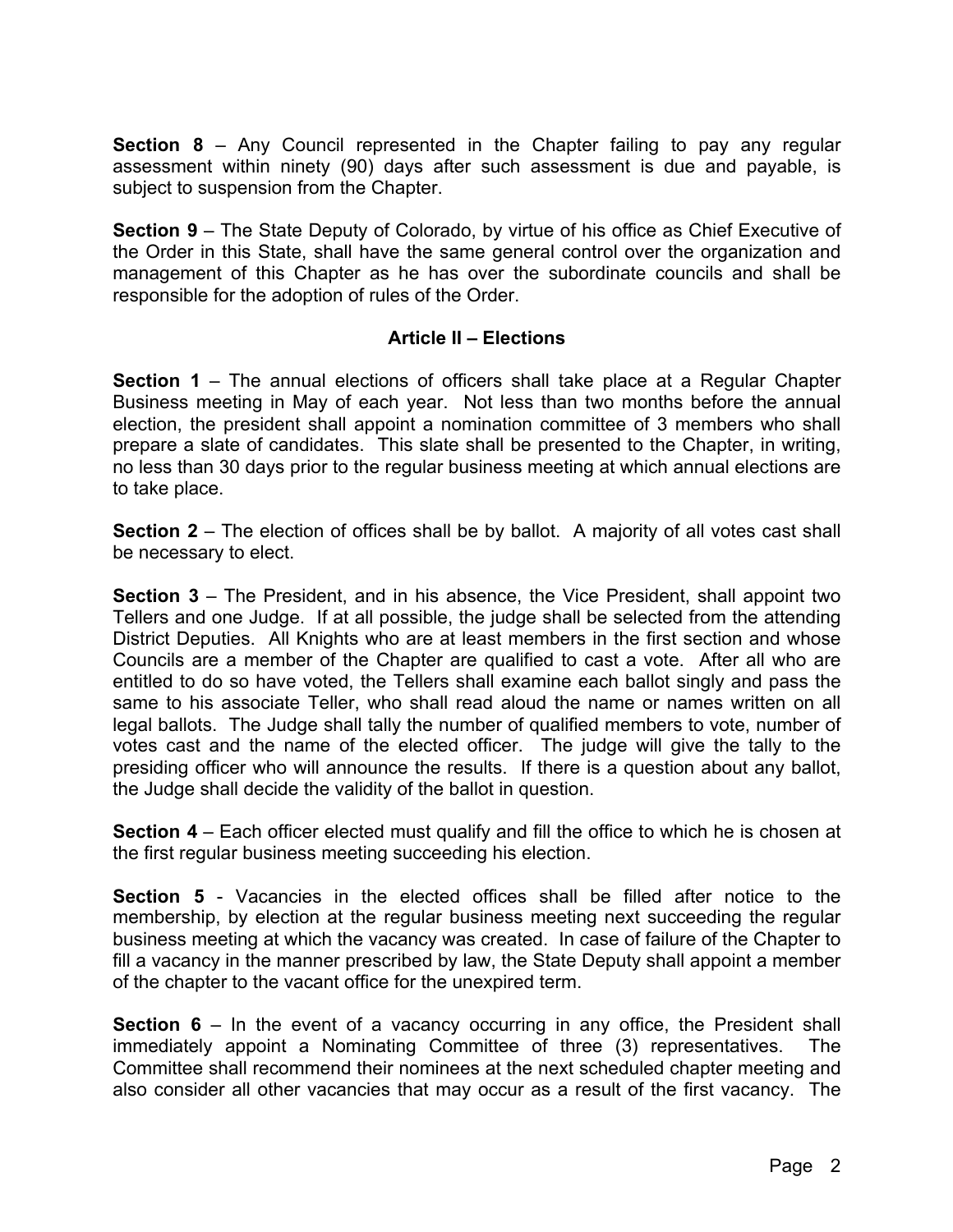election must take place at the following meeting after the Nominating Committee has submitted their report, with nominations also being accepted from the floor.

#### **Article III - Officers**

**Section 1** – The President of the Chapter shall be the Chief Executive Officer and shall preside at all meetings of the Chapter. He shall countersign all checks drawn by the Treasurer. He shall appoint all committees, and will be a member ex-officio of all committees. He shall perform such other duties as the Chapter may direct.

**Section 2** – The Vice President shall preside at the meetings in the absence or inability of the President and while acting in such capacity shall execute all the duties of the President. He shall perform such other duties as the Chapter may direct.

**Section 3** – The Secretary shall record the minutes of the Chapter meetings and shall send notices of meetings to all members defined in Article I, Section 5 & 7, fifteen (15) days in advance of the meeting dates. Furthermore, he shall send copies of the minutes to all of the above not later than two (2) weeks after each meeting. He shall be the custodian of all reports submitted to the Chapter. He may purchase such supplies, not to exceed two hundred dollars (\$200.00) each Chapter year, necessary to carry out the duties of his office. He shall perform such other duties as the Chapter may direct.

**Section 4** – The Treasurer shall be the Chief Financial Officer of the funds of the Chapter obtained from any source and shall deposit all monies received in the name of "Our Lady of Guadalupe Colorado Springs Diocese Chapter" Knights of Columbus, in such reliable bank(s) or other secure institutions of deposit as designated by the Chapter. He shall prepare and sign checks and the President shall countersign such checks. In the event the President is incapacitated, the Vice President shall countersign such checks. The Treasurer shall keep a file of all vouchers drawn on the treasury. He shall keep a separate record of all the various funds of the Chapter. He shall submit to the Chapter at every regular business meeting a signed report showing the condition of every fund of the Chapter, and for this purpose, he shall maintain a complete accounting of the Chapter's financial records in accordance with good accounting practices. He shall submit his entire accounts for audit annually in July. The president of the Chapter will establish a committee to audit the Chapter's books.

#### **Article IV – Committees**

**Section 1** – The President of the Chapter shall have the authority to appoint any special committees he sees fit and to serve until the next election or dissolved by the President.

**Section 2** – The Chapter shall conduct for the Good of the Order one (1) major Chapter wide activity each year.

**Section 3** – The President shall be an ex-officio member of all committees.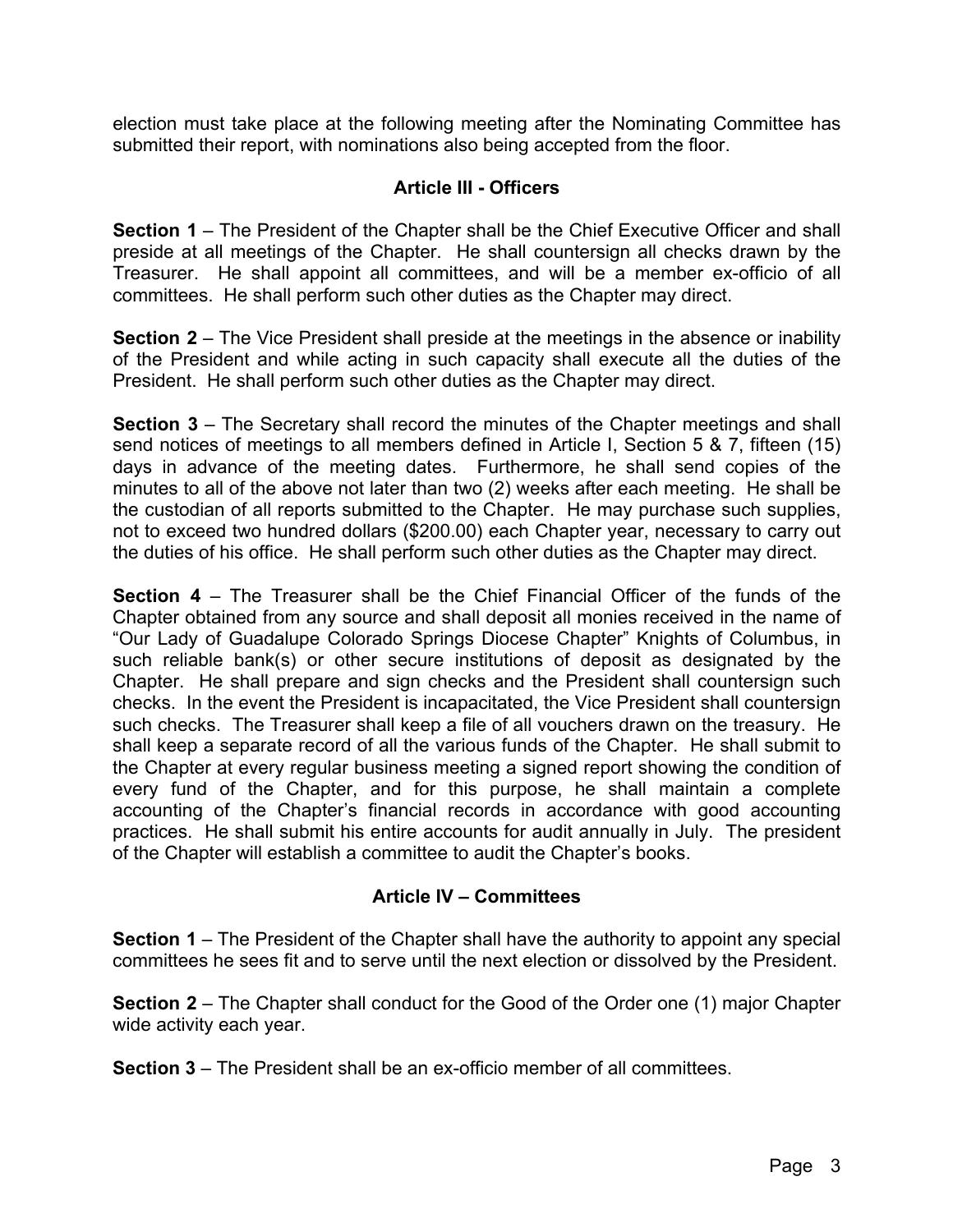#### **Article V – Funds**

**Section 1** – The Chapter may levy and collect assessments upon the councils so designated by the Chapter on membership therein as they find necessary for the defraying of their legitimate expenses. Councils failing to pay such assessments within the prescribed time shall be denied representation in the Chapter while said default exists.

**Section 2** – Each Council represented in the Chapter shall pay annual dues of fifty dollars (\$50.00) payable on the first day of January each year. Dues bills are to be mailed to the Financial Secretary of each member council in October. Any Council remaining in arrears more than three (3) months shall be subject to suspension of all benefits from the Chapter until it's dues are paid, unless a petition for relief is submitted by the Grand Knight of said Council to Chapter officers for their consideration and action. All monies received by the Chapter in payment of Council dues shall be credited to the General Fund.

**Section 3** – All committees appointed for work undertaken or participated in by the Chapter, for the purpose of raising funds for charity, and other works of the Order, shall, at the second meeting following such function: make a report, properly audited, and turn over the funds realized to the Treasurer of the Chapter.

#### **Article VI – Meetings**

**Section 1** – The fiscal year of the Chapter shall begin on the first  $(1^{st})$  day of July and end on the thirtieth  $(30<sup>th</sup>)$  day of June following.

**Section 2** – The officers meetings of the Chapter shall be held on the third Monday of each even numbered month (Feb., Apr., Jun., Aug., Oct., Dec.). The Regular Business meetings of the Chapter and shall be held on the third Monday of the odd numbered months (Jan., Mar., May., Jul., Sep., Nov.) and shall be rotated among the Chapter Councils.

**Section 3** – All meetings of the Chapter shall be presided over by the President who will ascertain from all present that they have a current membership card in the First Degree. The host Council will assign a warden.

**Section 4** – The Chapter meetings shall rotate in such a manner that each meeting will be held in the Council home of a different member council of the Chapter with the manner of rotation being determined by the Chapter officers.

**Section 5** – The Chapter may, by a majority of the representatives present, change the time and place of holding a meeting. Special meetings of the Chapter may be called by the President, a majority of officers, or by petition of five (5) Grand Knights of the Chapter to the President who shall, upon receipt of such petition, call a special meeting of the Chapter to be scheduled with a five (5) day notice.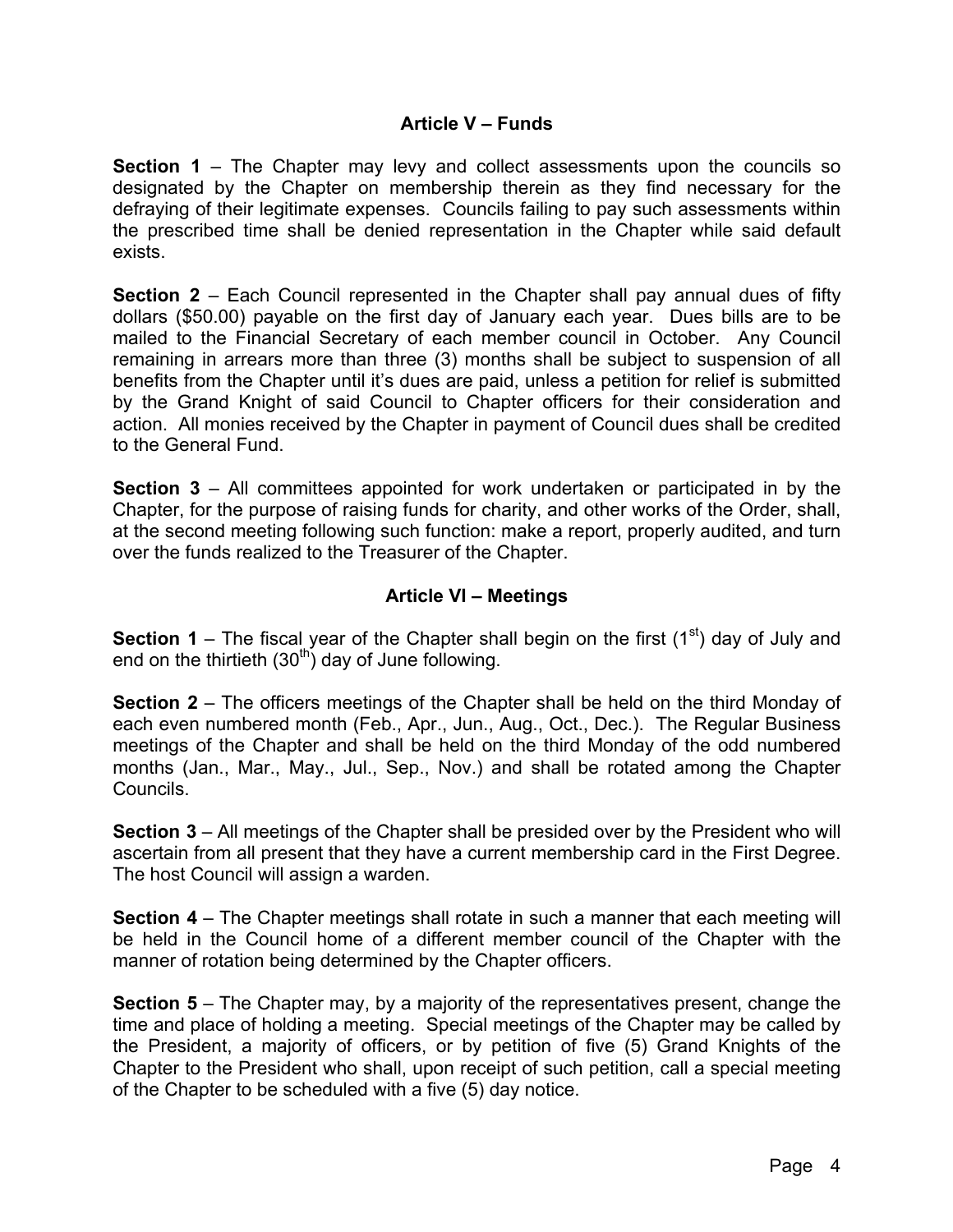**Section 6** – Notices of Special Meetings shall be sent to all members as defined in Article I, Sections 5 & 7, and will state the purpose of the meeting. No business other than that stated in such notice shall be transacted at any Special Meeting.

**Section 7** – It shall be the duty of all officers to attend each meeting of the Chapter. In the event any officer cannot attend a meeting, due notice shall be given to the President and arrangements made to have all necessary books and papers in the possession of such officers at the meeting. If a Chair Officer is absent from a meeting, the presiding officer shall designate a member to act for him. If an elected officer, without reasonable excuse, approved by the President, is absent from two consecutive regular business meetings, the President may declare the office vacant.

**Section 8** – The Chapter Officers will reschedule any meeting that needs to be canceled due to weather or any other reason. They will send a notice of cancelation and date of the rescheduled meeting to the members. In general, said meeting will be held the following Monday, unless the Chapter, by vote at a previous business meeting, annuls such meeting or fixes a different date for such meeting within the month for which it is scheduled.

**Section 9** – The business session of the Chapter shall be conducted in the First Section. The Order of Business shall be as follows:

- 1. Call to Order and Inspection of Membership Cards.
- 2. Prayer.
- 3. Pledge of Allegiance to the Flag of the U.S.A.
- 4. Chaplain Report.
- 5. Roll Call of Officers and District Deputies.
- 6. Roll Call of Councils and the number of Representatives.
- 7. Reading of the minutes of the previous meeting.
- 8. Reading of the bills and communications.
- 9. Election of Officers\* (\* preferred Order of Business)
- 10. Treasurer's Report.
- 11. Report of Committees.
- 12. Unfinished Business.
- 13. New Business.
- 14. Report of Council Activities.
- 15. Good of the Order
- 16. Prayer.
- 17. Adjournment.

**Section 10** – No money in excess of \$500 shall be paid from the Chapter's treasury unless the procedures within Section 122(b) of the Order's Laws have been satisfied.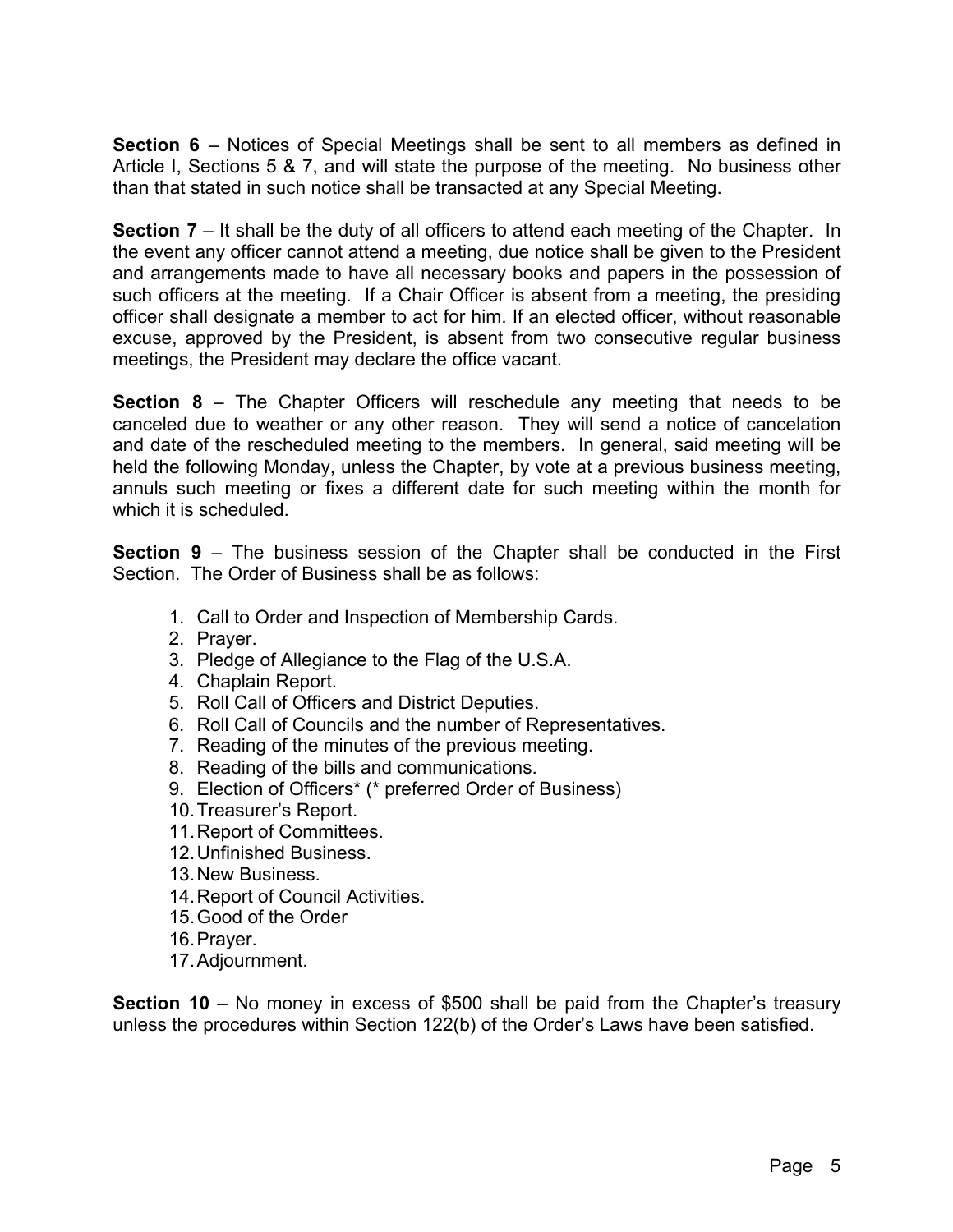**Section 11** – Members of the Order in good standing and in possession of a current First Degree membership card, may attend the meetings of the Chapter. Only those representatives of the Council designated in Article I, section 5, are entitled to a vote. The Chapter may at any meeting allow the privilege of the floor to any First Degree member present.

**Section 12** – A quorum shall consist of 15 representatives from member councils of the Chapter in good standing. In addition, the President shall call an officers meeting as required. District Deputies, Grand Knights and Deputy Grand Knights are highly encouraged to attend these meetings.

**Section 13** – Procedure and debate shall be in accordance with the Laws and Rules of the Order. These By-Laws and Rules of Parliamentary Law are known as "Robert's Rule of Order".

**Section 14** – The Chapter President and Treasurer shall file an annual report of the Chapter activities and finances for the preceding fraternal year with the State Deputy and State Secretary. The report shall be filed no later than August  $1<sup>st</sup>$  of each year signed by the President, Secretary and Treasurer.

#### **Article VII – Dissolution of Chapter**

**Section 1** – In the event of dissolution of the Chapter, all assets will be donated to the Bishop of the Diocese of Colorado Springs, for use in the Seminarian Fund.

**Section 2** – Violation of any of the Order's Laws or rules promulgated by the Board of Directors shall be cause for dissolution of the Chapter.

#### **Article VIII - Miscellaneous**

**Section 1** – Amendments to these By-Laws shall be presented in writing at a regular meeting of the Chapter, but shall not be acted upon until the next succeeding regular meeting. Notice of such proposed amendments shall be mailed to all member councils by mail, by the Secretary, within at least one (1) week before the date of the meeting at which it will be presented. A two-thirds (2/3) vote of the members present at said meeting and voting, should be necessary for the adoption. These By-Laws shall take effect upon adoption and approval by the Supreme Advocate.

**Section 2** – The Method of introducing Resolutions: A Resolution can be introduced only after being passed by a member Council. Such resolution shall be presented in writing, certified by the Grand Knight and Recorder of the Council introducing such resolution. The adoption of the Resolution shall then be voted at the next succeeding regular Business Meeting of the Chapter.